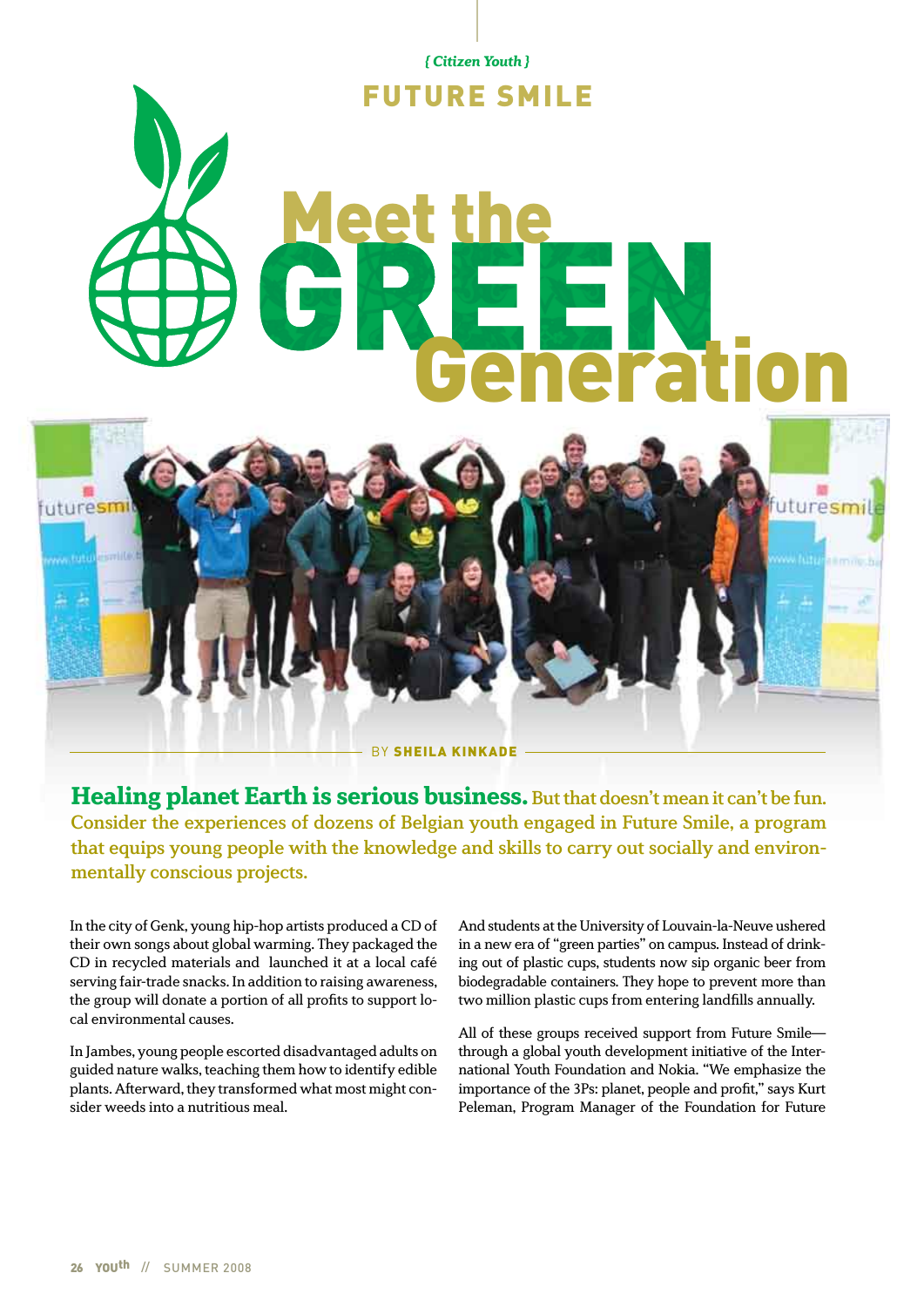Generations, the Belgian NGO charged with implementing Future Smile. "Projects need to demonstrate their environmental, social and economic benefits."

Youth groups are chosen once a year through a competitive application process. Winners receive small grants ranging from US\$600 to US\$1,500. They also spend a weekend learning about various topics, from responsible consumption to effective team-building. The training workshop culminates in a 'speed dating' exercise, where young people discuss their plans in 10-minute sessions with experts in fair trade, social issues, economics and the environment.

Emanuel De Clerq, a 26-year-old biology major, applied what he learned to weave environmental awareness activities into a children's summer camp. Now, young campers see firsthand how solar panels work and learn about the importance of recycling and healthy eating. "Belgium isn't a very big country," Emanuel says. "There isn't much nature left. People are starting to be concerned and take better care of the environment."

Adrien Lippolis, 20, an engineering student at the University of Louvain-la-Neuve, agrees. With a grant from Future Smile, he and his peers integrated sustainable development concepts into an annual circus hosted on their campus. More than 2,500 people attended the event, which featured organic food served in recyclable containers and T-shirts made from organic cotton."For us, the most important thing is that young people learn to think in systemic ways," Kurt says. "They learn not to buy the cheapest Tshirt but the one that's fair-trade. They think through how to reuse and recycle materials in a way that respects nature and society." **Y** 

Sheila Kinkade is Marketing and Communications Manager at the International Youth Foundation.

Learn more about Future Smile at *www.futuresmile.be*. For information on IYF's partnership with Nokia, visit *www.iyfnet.org* or *www.nokia.com/communityinvolvement*.

**"We emphasize the importance of the 3Ps: planet, people and profit. Projects need to demonstrate their environmental, social and economic benefits."**

**— Kurt Peleman,** Program Manager, Foundation for Future Generations



Students at the University of Louvain-la- Neuve chop organic tomatoes to be served at their annual circus event. *above pHOTO: Courtesy of foundation for future generations*